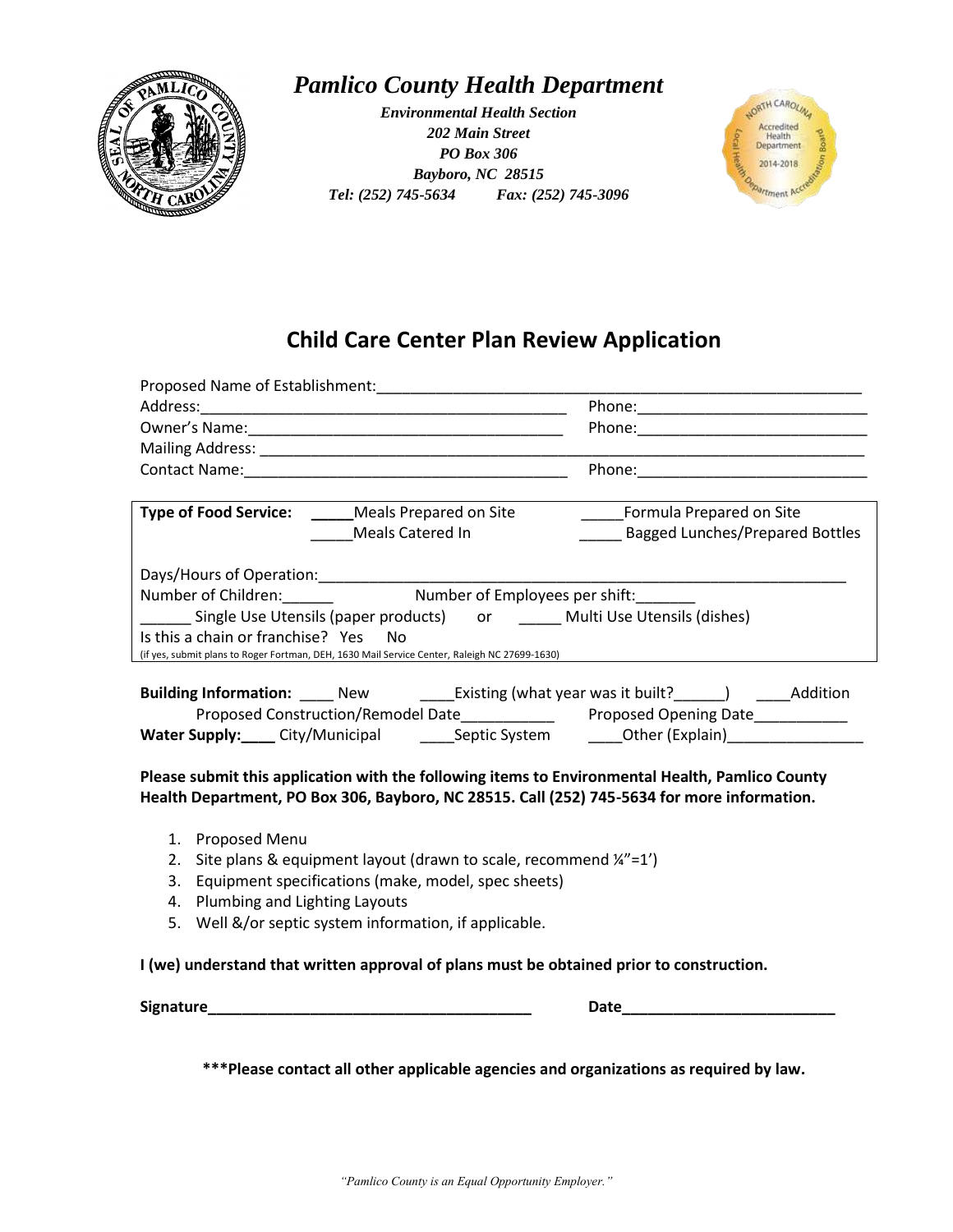|  | <b>Child Care Center Plan Review (continued)</b> |  |
|--|--------------------------------------------------|--|
|  |                                                  |  |

| Supplemental Information for (Establishment Name):                     |                                                                                                     |                                                                                                                                                                              |  |  |  |
|------------------------------------------------------------------------|-----------------------------------------------------------------------------------------------------|------------------------------------------------------------------------------------------------------------------------------------------------------------------------------|--|--|--|
|                                                                        |                                                                                                     |                                                                                                                                                                              |  |  |  |
|                                                                        |                                                                                                     |                                                                                                                                                                              |  |  |  |
| <b>Food Handling &amp; Storage</b>                                     |                                                                                                     |                                                                                                                                                                              |  |  |  |
| Will the child care center: _____Wash Shellfish _______Wash Vegetables |                                                                                                     |                                                                                                                                                                              |  |  |  |
|                                                                        |                                                                                                     | Slice Deli Meat Mash Raw Chicken                                                                                                                                             |  |  |  |
| eat food? Yes* No                                                      |                                                                                                     | Store raw meat/seafood/poultry in the same refrigerators & freezers with cooked and ready to                                                                                 |  |  |  |
|                                                                        |                                                                                                     | *If yes, explain how cross contamination will be prevented?<br>The versus management of the management and the versus management of the prevent of the presence of the state |  |  |  |
|                                                                        |                                                                                                     |                                                                                                                                                                              |  |  |  |
|                                                                        | _______In Microwave                                                                                 | Frozen food will be thawed: _________ In Refrigerator _______________Under cold, running water                                                                               |  |  |  |
|                                                                        |                                                                                                     | <u> 1989 - Johann Stoff, amerikansk politiker (d. 1989)</u>                                                                                                                  |  |  |  |
|                                                                        | In shallow pans (4" deep or less) in the walk-in                                                    |                                                                                                                                                                              |  |  |  |
|                                                                        |                                                                                                     | <u> 1989 - Johann Stoff, amerikansk politiker (d. 1989)</u>                                                                                                                  |  |  |  |
|                                                                        | Individual Meals                                                                                    | Other                                                                                                                                                                        |  |  |  |
|                                                                        |                                                                                                     |                                                                                                                                                                              |  |  |  |
|                                                                        |                                                                                                     |                                                                                                                                                                              |  |  |  |
| Personnel                                                              |                                                                                                     | Please explain the employee hand washing policy:_________________________________                                                                                            |  |  |  |
|                                                                        |                                                                                                     |                                                                                                                                                                              |  |  |  |
|                                                                        | Will disposable gloves/tissue paper/utensils be used to avoid direct hand contact with food? Yes No |                                                                                                                                                                              |  |  |  |
|                                                                        | Please explain the restriction policy for food workers who are sick or have cuts & lesions:         |                                                                                                                                                                              |  |  |  |
|                                                                        |                                                                                                     |                                                                                                                                                                              |  |  |  |